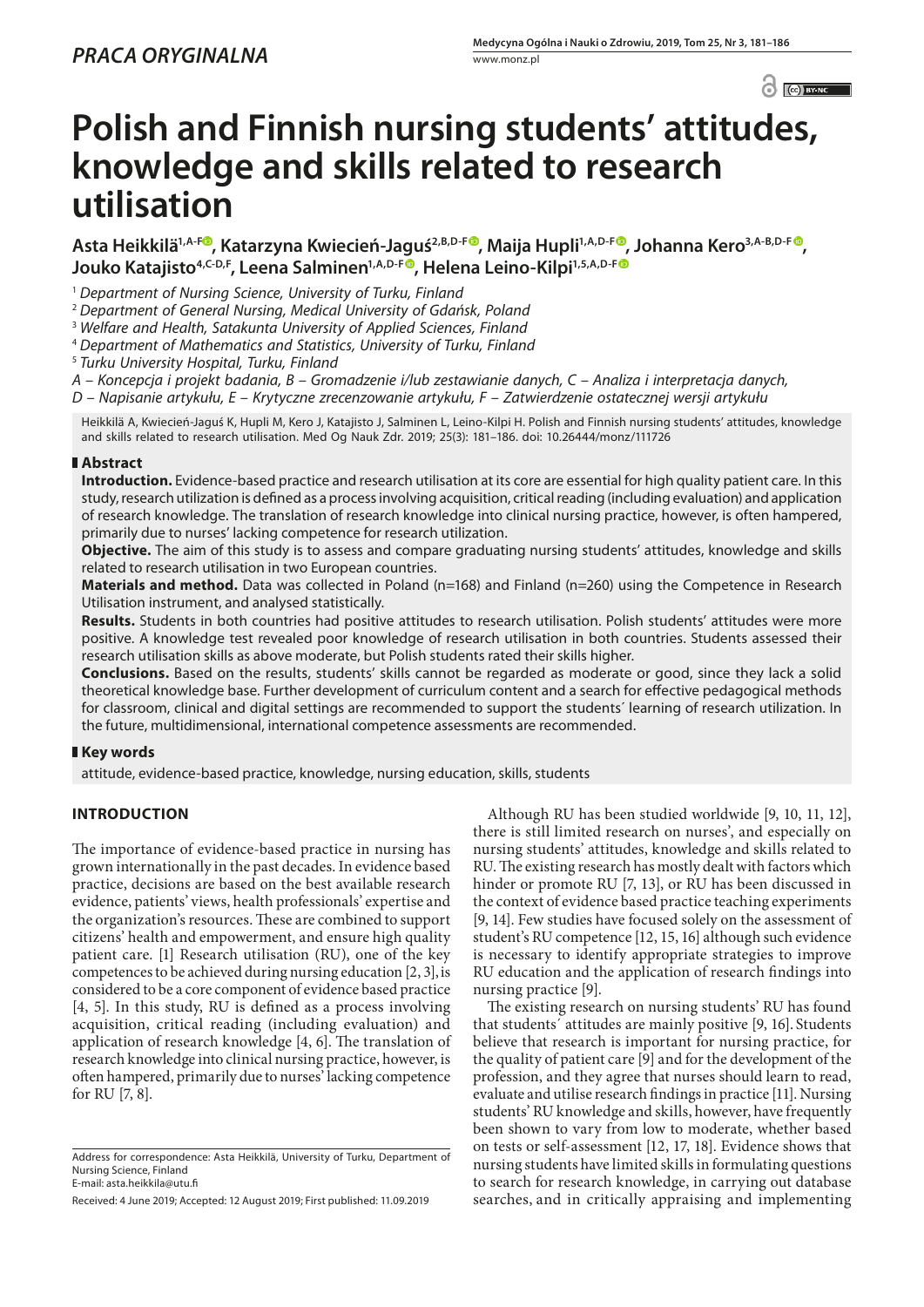research results [15, 18]. Students also find research daunting, or difficult to read and understand [11].The majority of the nursing research has been published in English, which is a further challenge for students in non-English speaking countries [19].

In summary, the results on nursing students' RU attitudes, knowledge and skills have remained relatively constant over time and across geographical locations. Recent research has primarily concentrated on testing evidence based practice teaching activities cross-sectionally immediately after the courses from the point of view of students [9] or faculty [20], mainly using limited sample sizes. Most results are not directly comparable because of different concepts, research designs, and measurement tools. There is also a lack of studies on the assessments of nursing students´ RU learning outcomes at graduation. Finally, there is a shortage of international comparative assessments designed to investigate whether equal RU competences are reached in nursing education, as stipulated in the EU Directive 55 [2].

The present study is a part of a larger collaboration research project concerning RU competence among nursing students and nurses in three European countries, and presents the results regarding nursing students' RU attitudes, knowledge and skills in Poland and Finland. As there are some differences in nursing education between the two countries, it was of interest to investigate if the differences are reflected in nursing students' RU competence. Poland represents a European country in which the reform of higher education was launched somewhat later than in Finland [21]. The length of the Bachelor-level nursing education programme is 3 years in Poland and 3.5 years in Finland. In Poland, nursing studies are practically oriented [22]. RU is not yet widely known [9] as a separate subject, but the curricula include some scientific

nursing research studies [23].Some RU contents are discussed in the context of clinical courses, for example, when students learn surgical or diabetes nursing. In Finland, RU can be taught as separate courses or integrated into other courses and clinical training. Since the mid-2000's, there has been increased RU studies across the nursing curricula [24, 25].

#### **OBJECTIVES**

The aim of this study was to assess and compare graduating nursing students' attitudes, knowledge and skills related to RU in two European countries.

### **MATERIALS AND METHOD**

A descriptive, cross-sectional study design was used with two groups of graduating nursing students from Poland and Finland, respectively. The inclusion criteria for the study participants were: being a full-time or part-time Bachelor level student, and in the last semester just prior to graduation. In Poland, convenience sampling was used in 2014. Invitations were sent to 14 universities situated in the bigest cities. Four universities agreed to participate. All graduating full-time and part-time nursing students of the universities were invited to participate. In Finland, in 2012, three universities of applied sciences were chosen from five university hospital district cities through random sampling. All graduating full-time nursing students were invited to participate. Participants were 168 graduating nursing students in Poland and 260 students in Finland. Demographic data are presented in Table 1.

**Table 1.** Finnish and Polish graduating nursing students' background information

| <b>Background variables</b>                             |     | Finnish cohort<br>$(n=259-260)$ |       |      |            | Polish cohort<br>$(n=164-168)$ |      |      |      |            | Differences of the groups<br>between the cohorts |
|---------------------------------------------------------|-----|---------------------------------|-------|------|------------|--------------------------------|------|------|------|------------|--------------------------------------------------|
|                                                         | n   | $\%$                            | Mean  | SD   | Range      | n                              | $\%$ | Mean | SD   | Range      | p value                                          |
| Age (years)                                             |     |                                 | 28.04 | 9.21 | $22 - 54$  |                                |      | 25.9 | 5.1  | $17 - 58$  | $0.008$ <sup>a</sup>                             |
| Gender                                                  |     |                                 |       |      |            |                                |      |      |      |            | 0.008 <sup>b</sup>                               |
| Women                                                   | 252 | 97                              |       |      |            | 150                            | 91   |      |      |            |                                                  |
| Men                                                     | 8   | 3                               |       |      |            | 15                             | 9    |      |      |            |                                                  |
| University (of applied sciences) <sup>1</sup>           |     |                                 |       |      |            |                                |      |      |      |            |                                                  |
| Α                                                       | 95  | 37                              |       |      |            |                                |      |      |      |            |                                                  |
| B                                                       | 29  | 11                              |       |      |            |                                |      |      |      |            |                                                  |
| C                                                       | 135 | 52                              |       |      |            |                                |      |      |      |            |                                                  |
| D                                                       |     |                                 |       |      |            | 89                             | 54   |      |      |            |                                                  |
| Ε                                                       |     |                                 |       |      |            | 10                             | 6    |      |      |            |                                                  |
| F                                                       |     |                                 |       |      |            | 34                             | 20   |      |      |            |                                                  |
| G                                                       |     |                                 |       |      |            | 33                             | 20   |      |      |            |                                                  |
| Prior vocational qualification in health care           |     |                                 |       |      |            |                                |      |      |      |            | 0.474 <sup>b</sup>                               |
| Yes                                                     | 49  | 19                              |       |      |            | 35                             | 21   |      |      |            |                                                  |
| No                                                      | 211 | 81                              |       |      |            | 129                            | 79   |      |      |            |                                                  |
| Working experience in health care                       |     |                                 |       |      |            |                                |      |      |      |            | < 0.001 <sup>b</sup>                             |
| Yes                                                     | 228 | 88                              |       |      |            | 53                             | 32   |      |      |            |                                                  |
| No                                                      | 32  | 12                              |       |      |            | 115                            | 68   |      |      |            |                                                  |
| The length of working experience in health care (years) |     |                                 |       |      |            |                                |      |      |      |            | < 0.001 <sup>b</sup>                             |
|                                                         |     |                                 | 1.8   | 2.4  | $0.1 - 23$ |                                |      | 4.43 | 8.55 | $0.3 - 32$ |                                                  |

 $1 A-G = Code$  for the University (of applied sciences), SD = Standard Deviation,  $a = Two-Samples T-Test$ ,  $b = Chi$  Square tests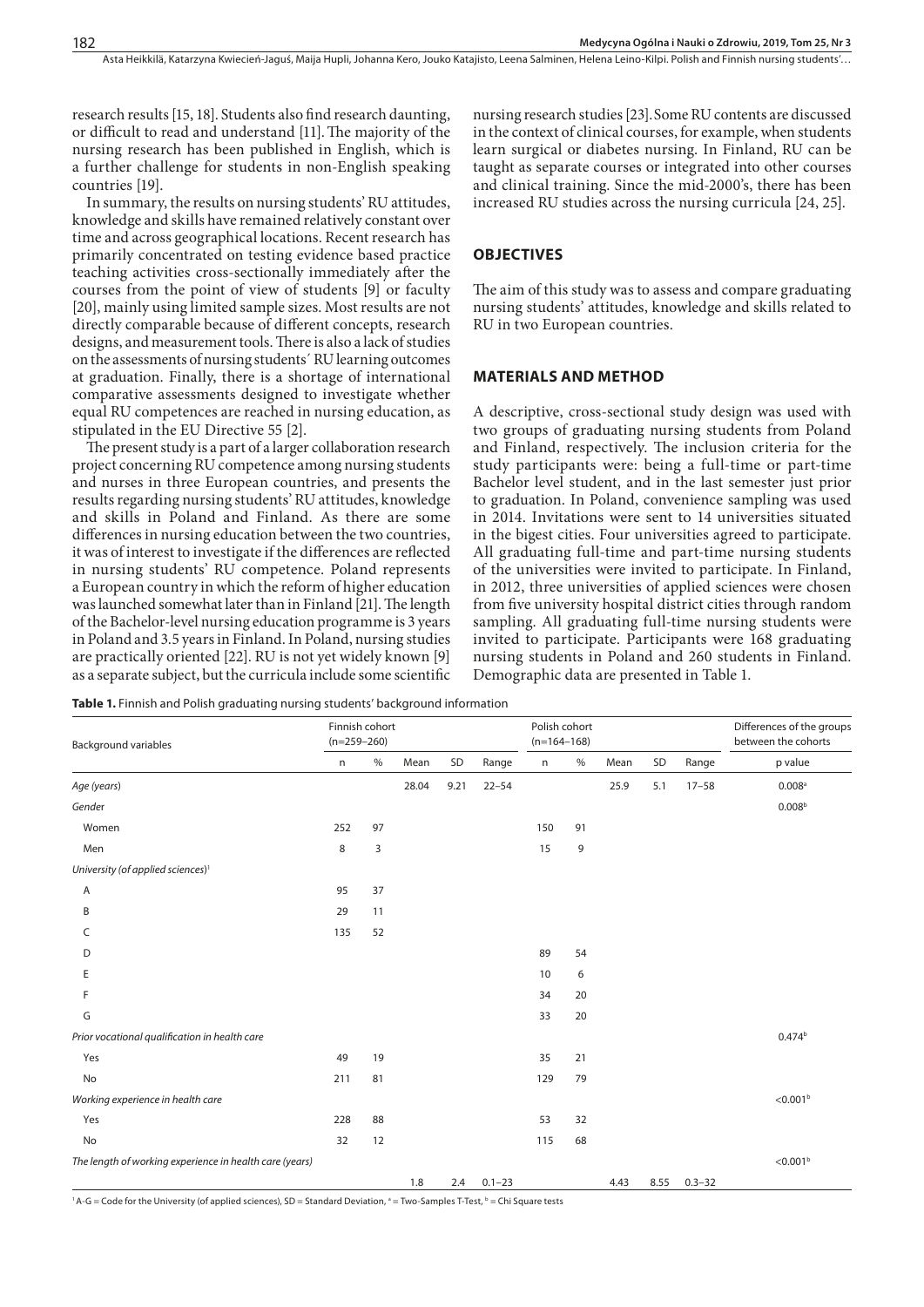Asta Heikkilä, Katarzyna Kwiecień-Jaguś, Maija Hupli, Johanna Kero, Jouko Katajisto, Leena Salminen, Helena Leino-Kilpi. Polish and Finnish nursing students'..

**Instrumentation.** Data was collected using the Competence in Research Utilisation (CompRU) instrument developed in Finland [6, 12]. A back-translation of the CompRU instrument was used in Poland [26].The translation process was repeated until the research group and translators agreed that an acceptable equivalence between original and target languages had been reached. The instrument consisted of 63 items within three sections: Attitudes to RU, Knowledge related to RU, and Skills related to RU. These sections had been divided into eight categories and nine sub-categories. Students' attitudes (16 variables) and skills (16 variables) were measured using a five-point Likert scale. In addition, students´ knowledge was assessed by a knowledge test (31 variables). The test included four multiple-choice questions and 27 assignments, and scored by allocating one point for each correct answer.

The content validity of the instrument was evaluated in Finland by experts and students in nursing education, nurse teacher education and clinical practice in 2005 (n=29), and retested in 2012 (n=6). The Polish version was pretested in 2014 for clarity, comprehensiveness and appropriateness by newly graduated nurses (n=9) in Poland. The instrument was found to be linguistically clear and understandable, therefore no amendments were made. Cronbach's α-coefficient, used to test the consistency of the instrument, gave satisfactory values (Finland: 0.78–0.88, Poland: 0.80–0.90) in the RU attitudes and RU skills sections [27].Construct validity was measured using principal component analysis. In both cohorts, the principal component analysis explained 46% (RU attitudes) and 63% (RU skills) of the variance of the data, indicating support for the theoretically formed categories.

**Data collection**. Data was collected just prior to the students' graduation. In Poland, the participants received the instructions in writing and orally from a researcher (in two universities) or a contact person (in the other two universities). Since it was not possible to use computers, the participants completed a paper questionnaire during a lesson. The completed forms were delivered to Finland for data analysis. In Finland, instructions were sent to contact persons in universities of applied sciences, who forwarded the covering letter and link to the questionnaire to the participants by email. Participants responded to the questionnaire during a class. The participants had to answer each question to be able to proceed to the next item.

**Data analysis.** The data analysis was based on descriptive statistics and statistical tests conducted by SPSS Version 22.0 software. Sum variables were formed according to theoretical categories and their reliability confirmed by calculating Cronbach's alpha coefficients, and by examining the compatibility of single questions with the instrument through item analysis. In addition, a principal component analysis (Promax with Kaiser rotation, eigenvalues over one as a criteria) was used to assess the theoretical construct of the instrument within the sections Attitudes to RU and Skills related to RU. The sample size was large enough (Central limit theorem) to use parametric tests without concerns of normality assumptions. The distributions were skewed to the same direction in the Finnish and Polish groups. Differences in background variables between cohorts were tested using Chi Square tests and the Two-Sample T-test (age), and Multifactor Analyses of Variance and the Binary Logistic Regression Model (clinical relevance) were employed to compare the mean scores of the two cohorts, with analysis adjusted by background variables. Significance levels of <0.05 were considered to be statistically significant.

**Ethical considerations**. Ethical principles were followed throughout the study [28].The study protocol was approved by the Ethics Committee of the University of Turku, Finland (10/2012). In addition, permission for data collection was obtained according to the practices of each participating country and institution. Permission to translate the CompRU instrument was received from the copyright holder. Participants were asked for their signed informed consent on the first page of the questionnaire. Participation was voluntary and anonymous, and students could not be identified from the data.

#### **RESULTS**

**Attitudes to research utilization**. Students' attitudes to RU were measured with 16 items divided into two categories: Appreciation of RU and Commitment to RU. In both cohorts, nursing students' self-assessed attitudes to RU were rather positive, although Polish students had more positive attitudes compared to Finnish students ( $p<0.001$ ). There were no differences in Polish or Finnish students' appreciation of RU, but in both groups, appreciation was found to be higher than commitment to RU. It was also discovered that the commitment to RU was higher in Polish students compared to Finnish students (p<0.001). (Tab. 2).

**Knowledge related to research utilization**. Students´ knowledge of RU was assessed by a knowledge test which

|  | Table 2. Finnish and Polish graduating nursing students' self-reported attitudes and skills in research utilization |  |
|--|---------------------------------------------------------------------------------------------------------------------|--|
|  |                                                                                                                     |  |

| Sections                                            | Finnish students<br>$(n=260)$<br>Mean | Polish students       | Comparisons of the groups <sup>a</sup> |         |    |                       |  |  |
|-----------------------------------------------------|---------------------------------------|-----------------------|----------------------------------------|---------|----|-----------------------|--|--|
| Categories                                          |                                       | $(n=162-167)$<br>Mean |                                        |         |    |                       |  |  |
|                                                     |                                       |                       | SE                                     | p value | df | 95% CI for difference |  |  |
| Attitudes to research utilization                   | 3.77                                  | 4.01                  | 0.06                                   | < 0.001 |    | 0.12, 0.36            |  |  |
| I Appreciation of research utilization              | 4.33                                  | 4.35                  | 0.07                                   | 0.745   |    | $-0.11, 0.16$         |  |  |
| Il Commitment to research utilization               | 3.21                                  | 3.66                  | 0.07                                   | < 0.001 |    | 0.31, 0.59            |  |  |
| Skills related to research utilization <sup>2</sup> | 3.58                                  | 3.87                  | 0.07                                   | < 0.001 |    | 0.15, 0.43            |  |  |
| I Acquisition of research knowledge                 | 3.53                                  | 3.83                  | 0.09                                   | 0.001   |    | 0.13, 0.48            |  |  |
| Il Critical reading of research                     | 3.60                                  | 3.84                  | 0.08                                   | 0.003   |    | 0.08, 0.39            |  |  |
| III Application of research                         | 3.60                                  | 4.00                  | 0.09                                   | < 0.001 |    | 0.22.0.56             |  |  |

SE = Standard Error; a = Multifactor Analysis of Variance

1 5-point Likert scale: 1= disagree completely; 2 = disagree partially; 3 = neither agree nor disagree; 4 = agree partially 5 = agree completely

2 5-point Likert scale: 1= very poor; 2 = rather poor; 3 = neither well nor poorly (moderately); 4 = rather well; 5 = very well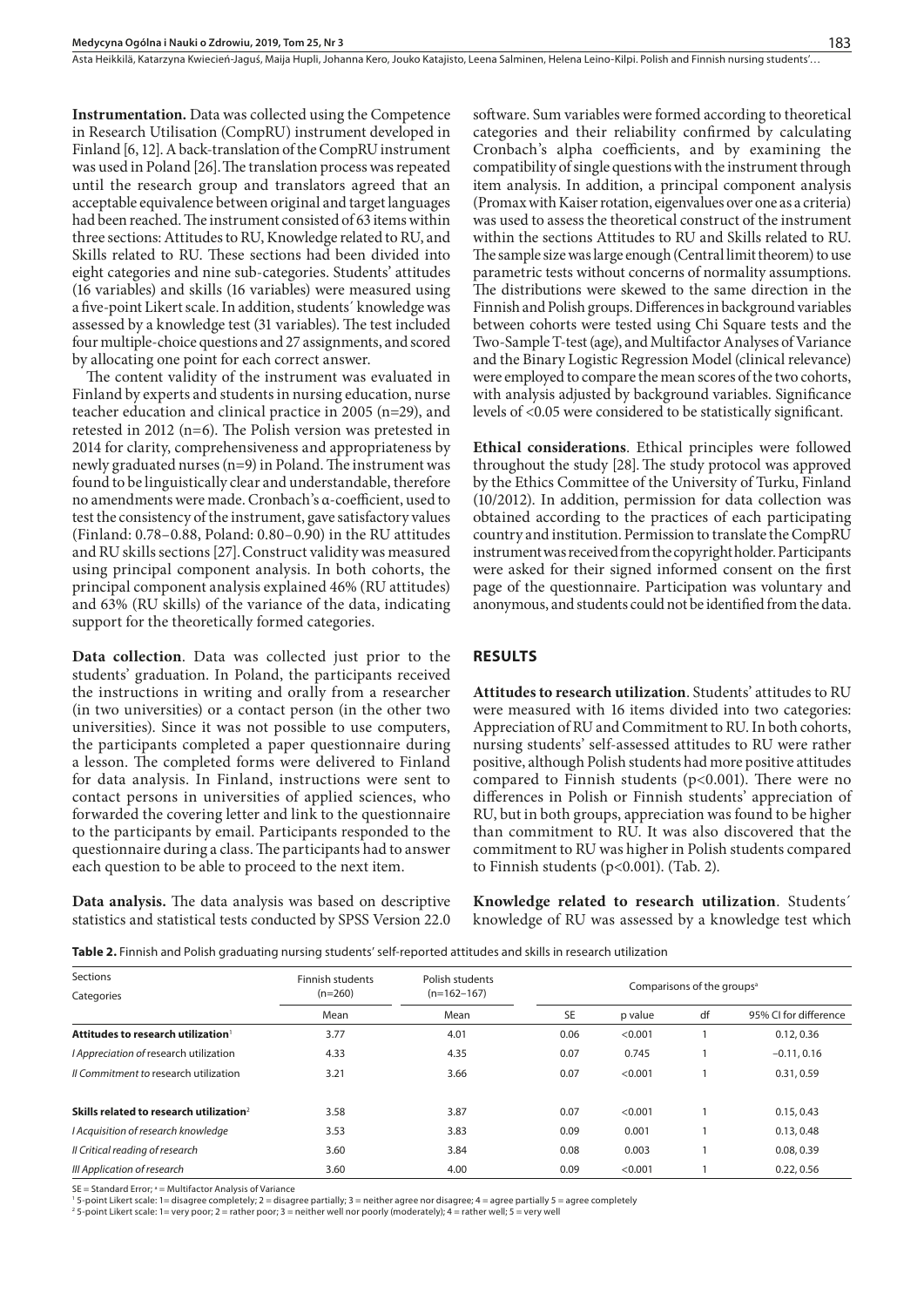Asta Heikkilä, Katarzyna Kwiecień-Jaguś, Maija Hupli, Johanna Kero, Jouko Katajisto, Leena Salminen, Helena Leino-Kilpi. Polish and Finnish nursing students'...

**Table 3.** Knowledge related to research utilization by Finnish and Polish graduating nursing students

| <b>Section</b>                                         | <b>Finnish students</b> | <b>Polish students</b> | Comparisons of the groups |                        |              |                       |  |  |
|--------------------------------------------------------|-------------------------|------------------------|---------------------------|------------------------|--------------|-----------------------|--|--|
| Categories                                             | $(n=260)$               | $(n=168)$              |                           |                        |              |                       |  |  |
| Sub-categories                                         | Correct answers         | Correct answers        |                           |                        |              |                       |  |  |
|                                                        | $\%$                    | $\%$                   | <b>SE</b>                 | p value                | df           | 95% CI for difference |  |  |
| Knowledge related to research utilization <sup>1</sup> | 43.93                   | 19.49                  | 2.48                      | $< 0.001$ <sup>a</sup> | $\mathbf{1}$ | $-29.33, -19.55$      |  |  |
| I Aquisition of research knowledge                     | 41.67                   | 16.92                  | 3.54                      | $< 0.001$ <sup>a</sup> |              | $-31.71, -17.78$      |  |  |
| Information sources                                    | 34.95                   | 3.70                   | 4.39                      | $< 0.001$ <sup>a</sup> |              | $-39.87, -22.63$      |  |  |
| Methods of information acquisition                     | 48.40                   | 30.14                  | 4.76                      | $<$ 0.001 $^{\rm a}$   |              | $-27.62, -8.89$       |  |  |
| <b>Il Process of producing research</b>                | 43.77                   | 19.16                  | 2.76                      | $< 0.001$ <sup>a</sup> |              | $-30.03, -19.18$      |  |  |
| Structure of research articles                         | 64.19                   | 26.27                  | 4.26                      | $< 0.001$ <sup>a</sup> |              | $-46.30, -29.54$      |  |  |
| Research terminology                                   | 37.50                   | 13.05                  | 3.70                      | $< 0.001$ <sup>a</sup> |              | $-31.74, -17.17$      |  |  |
| Research approaches                                    | 34.40                   | 22.45                  | 4.80                      | $0.013$ <sup>a</sup>   | 1            | $-21.38, -2.53$       |  |  |
| Data collection methods                                | 60.59                   | $18.27*$               | 4.34                      | $< 0.001$ <sup>a</sup> | 1            | $-50.84, -33.79$      |  |  |
| Data analysis methods                                  | 32.87                   | 22.71                  | 3.84                      | $0.008$ <sup>a</sup>   |              | $-17.71, -2.62$       |  |  |
| III Evaluation criteria for research                   | 47.14                   | 23.95                  | 4.08                      | $< 0.001$ <sup>a</sup> |              | $-31.21, -15.16$      |  |  |
| Reliability                                            | 46.17                   | 18.39                  | 4.24                      | $< 0.001$ <sup>a</sup> |              | $-36.12, -19.44$      |  |  |
| Clinical relevance                                     | 60.38                   | 47.02                  | --                        | 0.179 <sup>b</sup>     | --           | --                    |  |  |

SE = Standard Error of Difference; ª = Multifactor Analysis of Variance; ʰ = Binomic Logistic Regression Model; ˚= value replaced by means of other items in the test

1 Knowledge Test including multiple-choice questions and assignments (scoring: one point for a right answer).

included 31 items divided into three categories, and further into nine sub-categories. The knowledge test revealed poor knowledge of RU in both groups. Under 50% of the students gave correct answers to the test questions. Compared to Polish students, Finnish students' score was statistically significantly higher for the whole knowledge section (p<0.001) and for all knowledge categories except "Clinical relevance". Finnish students scored highest in the category "Structure of research articles", whereas Polish students had the highest scores in "Clinical relevance". The Polish students scored lowest in the categories "Information sources" and "Research terminology". In these categories, the difference to Finnish students was statistically significant (p<0.001). The Finnish students scored lowest in the categories "Data analysis methods" and "Research approaches", in which under 35% of the students gave the correct answer. (Tab. 3).

**Skills related to research utilization**. Students' RU skills were measured with 16 items divided into three categories: Acquisition of research knowledge, Critical reading of research, and Application of research. Students' self-assessed RU skills were above moderate in both groups for the whole skills section. In both the whole skills section (p<0.001) and in all three categories, Polish students assessed their skills higher than Finnish students. Both groups assessed their skills to be best in the categories "Application of research" and poorest in "Acquisition of research knowledge", but the difference between the categories was small in both groups. (Tab. 2).

#### **DISCUSSION**

The study, whose aim was to assess and compare nursing students' RU attitudes, knowledge and skills at graduation in two European countries – Poland and Finland – revealed mainly positive attitudes to RU attitudes in both countries.

Other studies have reported similar results [16].The finding is encouraging because a positive attitude is a key factor underpinning the implementation of research into clinical practice, which in turn has been shown to influence patient safety and the quality of nursing care [13]. Polish students´ attitudes were more positive, although RU has been promoted for nearly 20 years in Finland [6],while not yet widely known in Poland [10].This finding might be attributed to a "charm of novelty" associated with RU in Poland. It was also discovered that in both countries, students' appreciation of RU was higher than their willingness to commit themselves to RU, possibly because research implementation was considered demanding [11].The results call for further development and dissemination of research knowledge in a more condensed and usable form, for example, as systematic literature reviews or clinical practice guidelines summarizing and evaluating evidence on the care of various conditions to inform nurses´ clinical decisions [5].

The knowledge test revealed poor knowledge of RU in both groups. The results for Finnish students are reminiscent of those measured with the same instrument and reported by Heikkilä et al. [12], which indicates that there has been no clear progress in RU knowledge in Finland during the past decade. Similarly, in Poland, both Bachelor [10] and Master level [23]nursing students have been found to have insufficient RU knowledge. Other international studies [17, 18] have also revealed low to moderate levels of RU knowledge. Although both groups exhibited poor knowledge, Finnish students clearly scored higher in all knowledge categories. The reform of higher education was launched somewhat earlier in Finland than in Poland [21], indicating a longer history of research-based teaching and contents including separate RU courses. Hence, these facts might partially explain Finnish students' better RU knowledge. In contrast, the concept of RU is not yet extensively known in Poland [10] and RU is commonly integrated into other courses.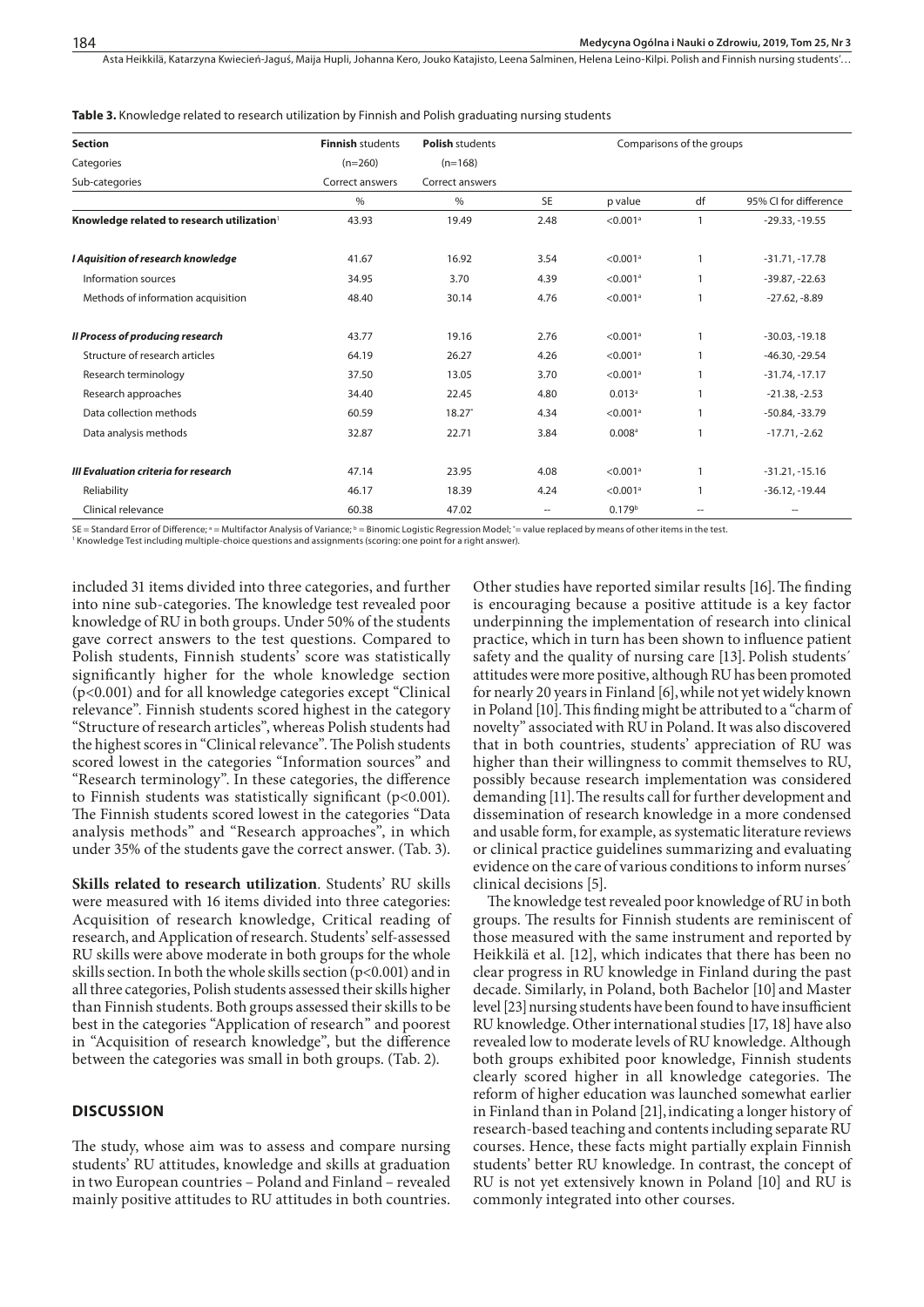Asta Heikkilä, Katarzyna Kwiecień-Jaguś, Maija Hupli, Johanna Kero, Jouko Katajisto, Leena Salminen, Helena Leino-Kilpi. Polish and Finnish nursing students'..

Students' poor knowledge of RU is worrying because the knowledge test contained points essential for acquisition of research knowledge, critical reading and application of research. Good understanding of these topics promotes research-based clinical practice [4].Encouragingly, however, most students in both groups were to some extent familiar with the structure of research articles, which is likely to be associated with their ability to read research. Few Polish students were familiar with the information sources asked, which may be due to students' limited access to the Internet [19].Finally, since the research is mainly published in English, students' knowledge of research terminology was tested using English terms. Despite the reasonable good English language skills of Europeans [29], the results of this study indicate that the language barrier might still be a significant problem in both countries when specific research terminology is required.

Both Polish and Finnish students assessed their RU skills as above moderate. There were only minor differences between the countries, but Polish students' self-ratings were slightly higher. Self-rated nursing competence frequently ranges from moderate to good [3], but in this study it can be inferred from the knowledge test that students´ RU skills were not moderate or good, despite their relatively high self-confidence. Other studies also found that nursing students perceived themselves as more information-literate than they actually were when tested, or that their self-reported knowledge of evidence based practice was higher than their objectively assessed knowledge [17]. It is possible that familiarization with the terminology used in the items, rather than a comprehensive understanding of RU, may have contributed to students´ excessive self-confidence. It would seem that students need more opportunities to improve their self-assessment skills in RU.

In Finland, nationwide professional competence requirements including RU and evidence based practice, have recently been defined for nurses [25]. These requirements are being revised in 2019–2020 in a nationwide project supported and financed by the Ministry of Education and Culture [30]. Although the universities of applied sciences can autonomously decide their curricula, the adoption of the new competence requirements should be strongly advocated to achieve an increasingly unified education and better RU learning outcomes in Finland. Courses in RU can also be recommended for Poland in order to expand students' RU competence for future practice [23]. Nursing education in Poland could benefit from international cooperation, but also from Polish medical universities' good practices and research tradition [19].

The value of the results reported in this paper lies in the comparison between nursing students' RU attitudes, knowledge and skills with different histories of higher education and RU. There is a lack of comparative, crosscultural studies measuring learning outcomes on this topic. In the future, multidimensional, international competence assessments are recommended, including viewpoints of nurse teachers, clinical supervisors, nurse teacher educators and even patients. Joint nursing competence assessment is essential to ensure high-quality nursing care in the area of European Union [2, 3] and to identify appropriate strategies to improve RU education [9].

The study has some limitations. The first concerns the representativeness of the sample. Students were recruited from a limited number of settings and the sampling was conducted differently in Poland and Finland, which might have resulted in selection bias. Considering these limitations, all background

variables were controlled for in statistical comparisons, so that the results for the cohorts became comparable. It is suggested that although the results cannot be generalised, the data gives an overview of nursing students' RU attitudes, knowledge and skills in the two countries. Second, during data analysis it was noticed that the Polish data included a translation and technical mistake in one category of the knowledge test. All three items in the category "Data collection methods" were replaced by means of other items in the test. The results of this category are not comparable between the two groups. The mistake also had a minor influence on the validity of the entire test results. However, as considering the students' poor knowledge levels, the mistake in one category is not likely to have influenced the results significantly.

#### **CONCLUSIONS**

The study provides evidence of nursing students´ positive attitudes towards RU in Poland and Finland. Based on students' self-assessment and a knowledge test, nursing students' RU competence is poor as regards knowledge, but slightly above moderate as regards skills. In addition, clear differences were observed between the two countries. Regrettably, students' knowledge of RU seems insufficient for research-based nursing practice. It can be assumed that their skills are not moderate or good since they seem to lack a solid theoretical knowledge base.

Educational institutions have a significant role in promoting RU in nursing care. This study suggests that it is necessary in both countries to seek, study and further develop effective contents and pedagogical methods in classroom, clinical and digital settings to support the learning of RU. In the future, multidimensional, international competence assessments are recommended. It is also recommended that the RU competence of nurse educators should be tested, and further training provided as required.

#### **Acknowledgments**

The authors wish to thank dr hab. Wiolecie Mędrzyckiej-Dąbrowskiej and dr hab. Aleksandrze Gaworskiej-Krzemińskiej for their support of the project.

#### **REFERENCES**

- 1.Melnyk BM, Gallagher-Ford L, Long LE, Fineout-Overholt E. The establishment of evidence-based practice competencies for practicing registered nurses and advanced practice nurses in real-world clinical settings: Proficiencies to improve healthcare quality, reliability, patient outcomes, and costs. Worldviews Evid Based Nurs. 2014; 1: 5–15.
- 2.European Union. Directive 2013/55/EU of the European Parliament and of the Council. Official journal of the European Union https://eur-lex. europa.eu/LexUriServ/LexUriServ.do?uri=OJ:L:2013:354:0132:0170:e n:PDF (accessed 29 May 2019).
- 3.Kajander-Unkuri S. Nurse Competence of Graduating Nursing Students. PhD Thesis, University of Turku, Finland, 2015.
- 4.Florczak KL. Evidence-Based Practice: What's New Is Old. Nurs Sci Q. 2016; 29: 108–112.
- 5.Jylhä V, Oikarainen A, Perälä M-L, Holopainen A. Facilitating evidencebased practice in nursing and midwifery in the WHO European Region. Copenhagen: World Health Organization, Regional Office for Europe, 2017. http://www.euro.who.int/\_\_data/assets/pdf\_file/0017/348020/ WH06\_EBP\_report\_complete.pdf?ua=1 (accessed 29 May 2019).
- 6.Heikkilä A. [Research knowledge utilisation of polytechnic nursing students on graduation]. PhD Thesis, University of Turku, Finland, 2005, [Finnish].